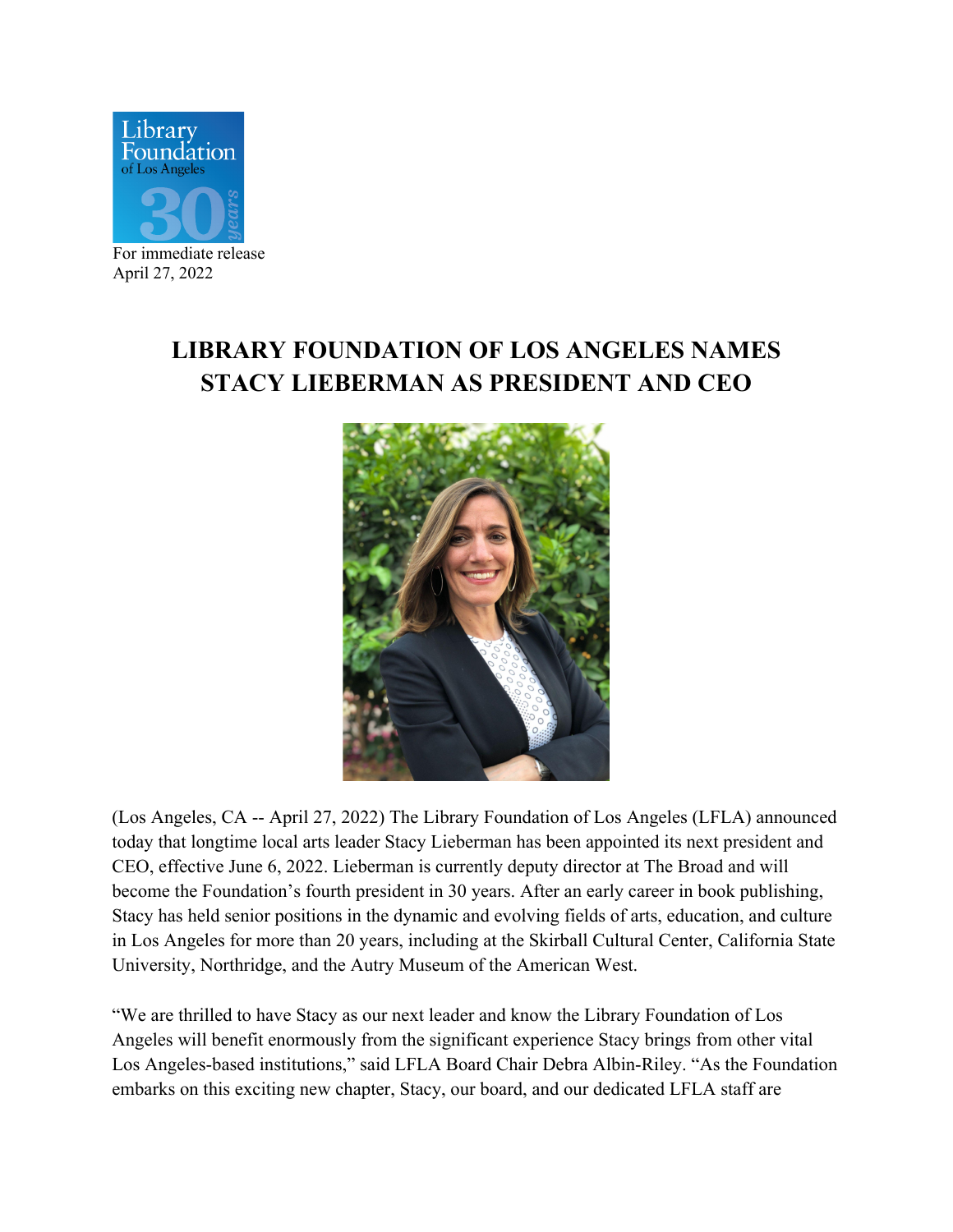committed to effectively partnering with the Los Angeles Public Library (LAPL) to further our purpose of using the power of libraries to best serve and engage our city's diverse communities."

As president and CEO, Lieberman will be responsible for the overall management, leadership, and strategy of the LFLA, which supports and enriches the LAPL through fundraising, advocacy, and innovative programs that promote greater awareness of the city's 73 libraries.

"I am excited to welcome and work with Stacy Lieberman, who will be an exceptional leader for the Library Foundation of Los Angeles," said City Librarian John F. Szabo. "I am inspired by Stacy's commitment to and enthusiasm for the LAPL's mission, and I believe her genuine affection for our libraries will shape her approach to securing resources to help LAPL deliver high-impact services to Angelenos. With her deep focus on inclusion and the importance of sharing stories, I am confident that Stacy will be a champion for the work we are doing on some of the most critical issues facing our city."

Lieberman is known as a collaborative leader who excels at setting and achieving strategic priorities, building awareness and support, and increasing visitor engagement and access. "I am honored to lead the Foundation as its next president and CEO and eager to work with the board, staff, and the Los Angeles Public Library to strengthen the organization's crucial work enhancing the lives of all city residents, helping them realize their dreams and potential," said Lieberman. "In this age of disinformation, book bans, growing inequities, and digital divides, the Foundation's mission to support LAPL's services is more urgent than ever."

In her current role at The Broad in downtown L.A., Lieberman leads day-to-day operations and oversees external affairs for the popular contemporary art museum. There, she has guided the institution through its start-up years and many successful new initiatives, including its awardwinning Diversity Apprenticeship Program. Prior to joining The Broad, she was executive vice president and deputy director at the Autry, where she steered the implementation of a visitorcentered strategic plan; helped launch an \$80 million comprehensive campaign; and earned an LA Area Emmy Award as co-executive producer of the documentary *Tending the Wild*, about Indigenous California and the environment.

Lieberman received a bachelor's degree cum laude in English and French from Tufts University and a master's degree in English from Wayne State University. She serves on the board of Los Angeles' Downtown Center Business Improvement District, the Cultural Diplomacy Leadership Council of the Meridian Center for Cultural Diplomacy, and the development committee at IKAR, among others.

Lieberman will succeed former Foundation President Ken Brecher, who retired after an 11-year tenure in September 2021. Her appointment completes the establishment of a new executive team for the Foundation within the past two years, with Lieberman as president and CEO,